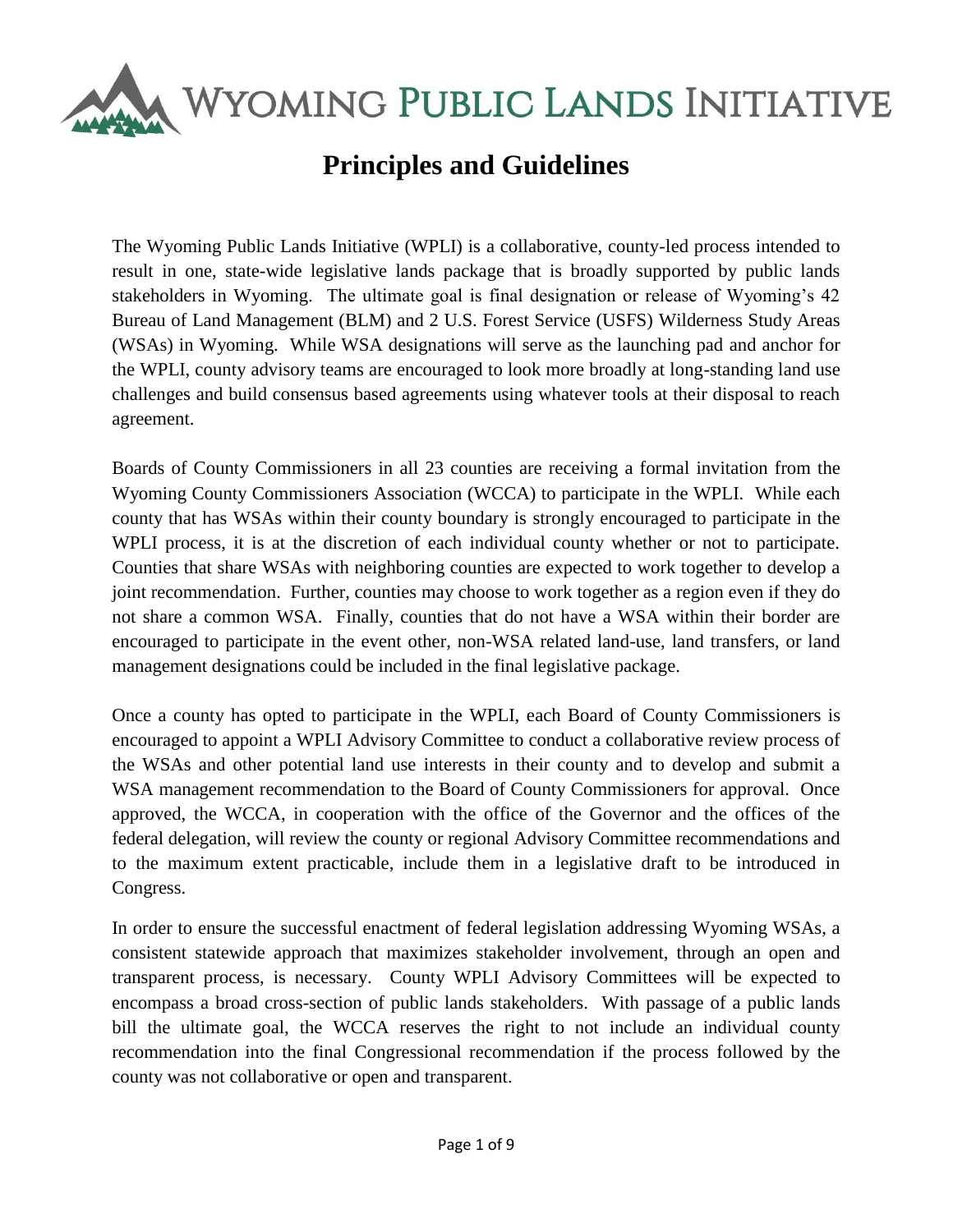## **County WPLI Guidelines:**

In order to maintain statewide consistency, the following procedural structure for developing a county recommendation should be followed:

I. The Board of County Commissioners should appoint members to a WPLI Advisory Committee. The specific make-up of the committee will be left to the discretion of the Commissioners, however, it is expected that the committee include participation by all major stakeholders interested in the subject of public lands designations, including but not limited to: agricultural/ranching, hunting/fishing, energy, motorized and nonmotorized recreation, environmental/conservation, local conservation district, and the general public. A county commissioner should also sit on the WPLI Advisory Committee.

Diverse representation on the County Advisory Committee is imperative for the ultimate success of the WPLI. While every officially organized group need not be represented given the scope of the potential work, individuals who legitimately represent diverse interests is critical.

- II. The WPLI Advisory Committees shall:
	- a. Select a committee chairman or co-chairmen.
	- b. Conduct all meetings in public, in an open and transparent manner.
	- c. Seek, to the maximum extent practicable, to make consensus based decisions.
	- d. Allow for public comment opportunities at all of the committee's meetings.
	- e. Take minutes from the committee's meetings and make those minutes available to the public by providing a copy to the county clerk and to the WCCA for posting on the WCCA's WPLI hub to be located at www.wyo-wcca.org.
	- f. The committee should gather background information and current data<sup>1</sup> on the WSAs within the county, and if warranted, consider additional resource uses, inventories, and management for the given landscape and consider and evaluate this information in the development of the committee's recommendations. This information should also be made available to the public by providing a copy to the county clerk and the WCCA's WPLI hub. At a minimum the committee should consider the following information when developing a WSA recommendation:
		- i. The initial recommendation made by the BLM during their FLPMA WSA review;
		- ii. Any changes in the wilderness characteristics since the initial BLM recommendation (including boundary changes);
		- iii. Current uses of the WSA including but not limited to:
			- 1. Livestock grazing and stock trails

 $\overline{\phantom{a}}$  $1$  The local and state offices of the BLM should be able to help provide much of this information.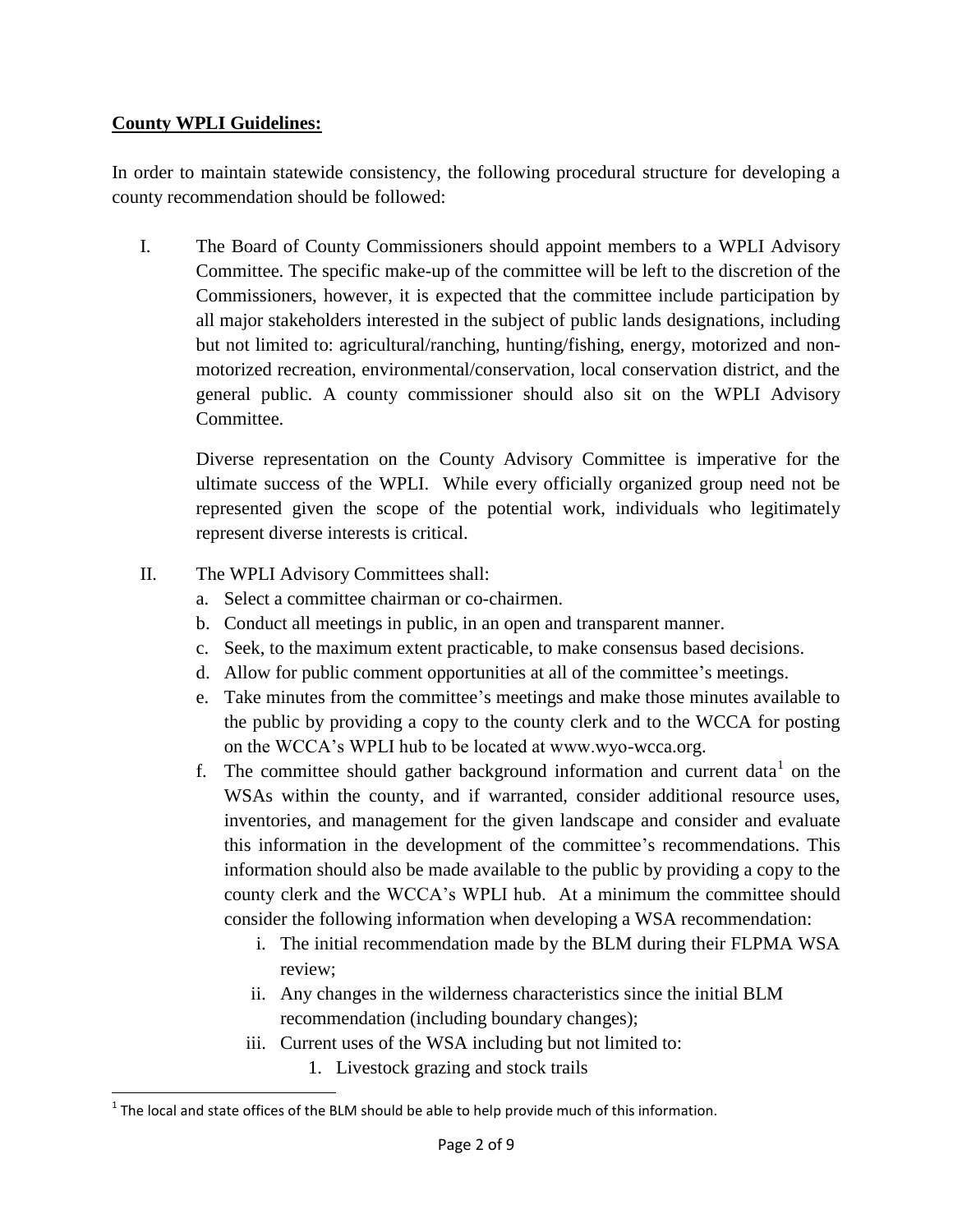- 2. Recreational use (including hunting, fishing, developed recreational trails, camp sites, etc.)
- 3. Mineral prospecting
- 4. Pipeline corridors
- 5. Wildlife use;
- iv. The presence of any and all valid existing rights;
- v. Any historical or unique cultural considerations;
- vi. Presence or absence of potentially developable minerals;
- vii. Any unique, supplemental or other features including: ecological, geological, or other features of scientific, educational, scenic, or historical value.
- g. Conduct a public field trip to each individual WSA in order to personally observe the WSA and its wilderness characteristics or lack thereof. During and after the field trip, the committee should focus on and discuss the present use and anticipated future use of the given landscape by itself, but also relative to other lands in the county, region or state.
- h. While not mandatory, the committee, with the official consent of the Board of County Commissioners, may consider conducting an independent inventory of the WSA/s, as well as any other areas for consideration within an identified landscape.
- i. Develop a proposed management recommendation for the WSAs within the county, as well as any other areas for consideration. Each recommendation should be accompanied with sufficient rational for the recommendation made. Refer to the section below regarding "Guidelines on Wilderness Designations or Release."
- j. As previously noted, the committee may also consider other areas of interest within the county for potential inclusion in its recommendation, including other land use designations, transfers, or other management actions not necessarily related to BLM WSA designation or release.
- k. The committee should consult with the planning and land use board if such a board exists in the county.
- l. A draft of the committees proposed management recommendations should be distributed for public comment and the public comment should be adequately considered by the committee.
- m. After consultation with the land use planning board, if a board exists, and consideration of the public comments, the committee shall present the WSA recommendations to the Board of County Commissioners at a regularly scheduled commissioner meeting.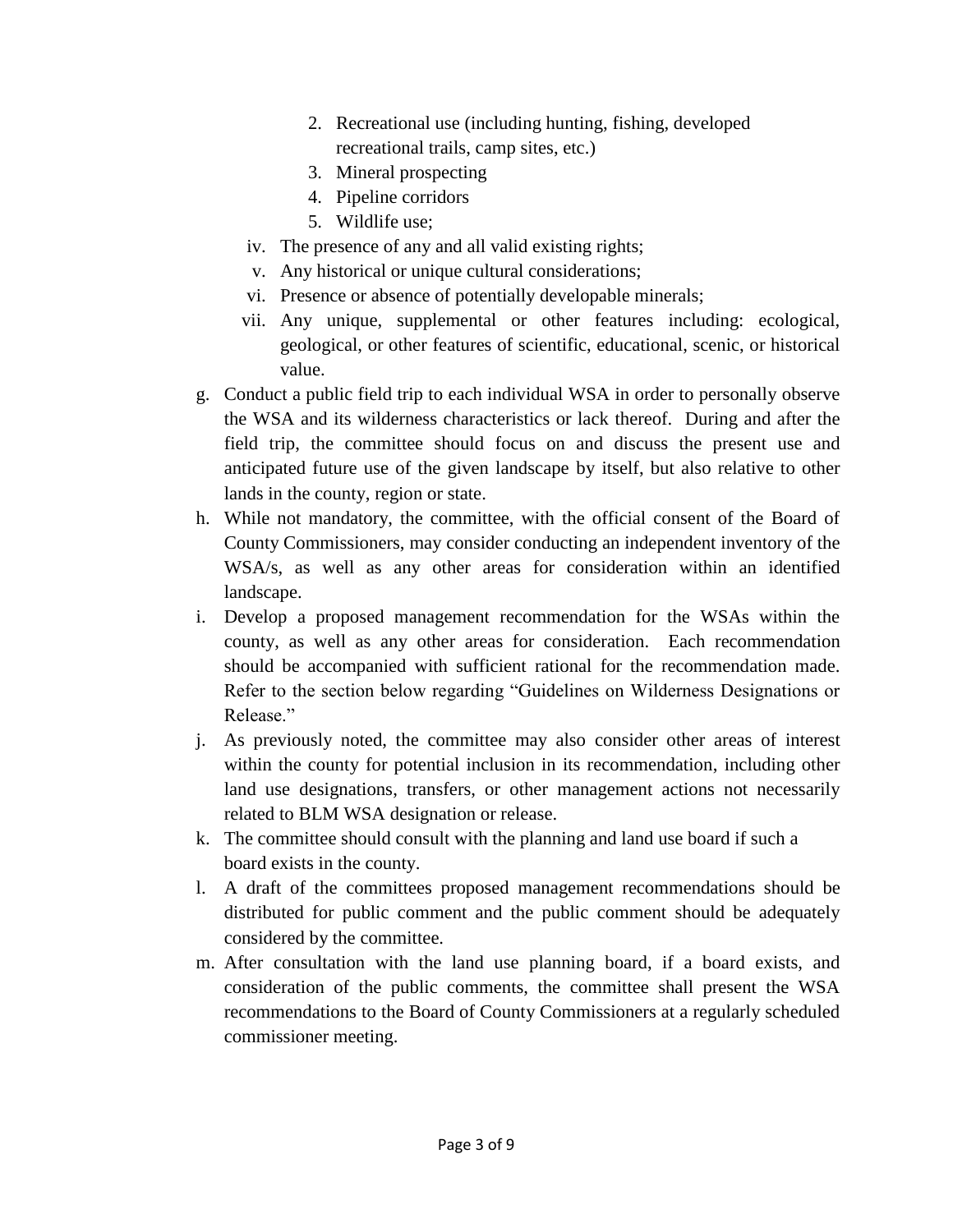- III. The Board of County Commissioners shall review the WPLI Advisory Committee's recommendations and take official action to establish a final WPLI recommendation for the county at a regularly scheduled commissioner meeting. Should the BOCC not-approve the recommendation or have further instructions for the Advisory Committee, the BOCC shall remand the recommendation back to the Advisory Committee for further work to reach consensus approval.
- IV. The Board of County Commissioners shall forward its approval of the final recommendation and rationale for the recommendation to the Wyoming County Commissioners Association. In addition to the final recommendation, the Commissioners shall also provide to the WCCA during development of the recommendation the following documents for posting on WCCA's WPLI hub:
	- a. A copy of the minutes from all of the WPLI Advisory Committee meetings;
	- b. All relevant background information gathered by the committee;
	- c. Any information pertaining to the public field trip and impressions noted regarding the wilderness characteristics of the individual WSA/s;
	- d. A copy of the draft committee WPLI recommendation; and
	- e. A copy of public comments received on the draft recommendation, and the WPLI committee recommendation as it was initially presented to the commissioners.
- V. Following receipt of county recommendations, the WCCA in conjunction with the office of the Governor and the federal congressional delegation, will review the recommendations for consistency and develop one legislative bill for introduction in the U.S. House and Senate.

## **Timeline and Oversight:**

Counties participating in the WPLI should strive to put in place the Advisory Committee during the winter/spring of 2015/2016. Field trips to WSAs and other lands of interest should commence in the spring/summer/fall of 2016. Further work on recommendations and specific agreements should be developed, with additional field trips established in 2017. Final recommendations should be advanced to the WCCA in early 2018.

Counties and the appointed WPLI Advisory Committees will have wide latitude to determine meeting times, topics, and deadlines. The WCCA staff, the office of the Governor, the offices of the federal delegation, and any third-party consultant hired by the WCCA may attend meetings and field trips, and work with the committee and county to ensure timely consideration of the issues in the county, and to assist in coordination with other counties in a regional effort. While the goal is to advance one legislative package, the WCCA must be cognizant of legislative calendars so as to maximize opportunities for success.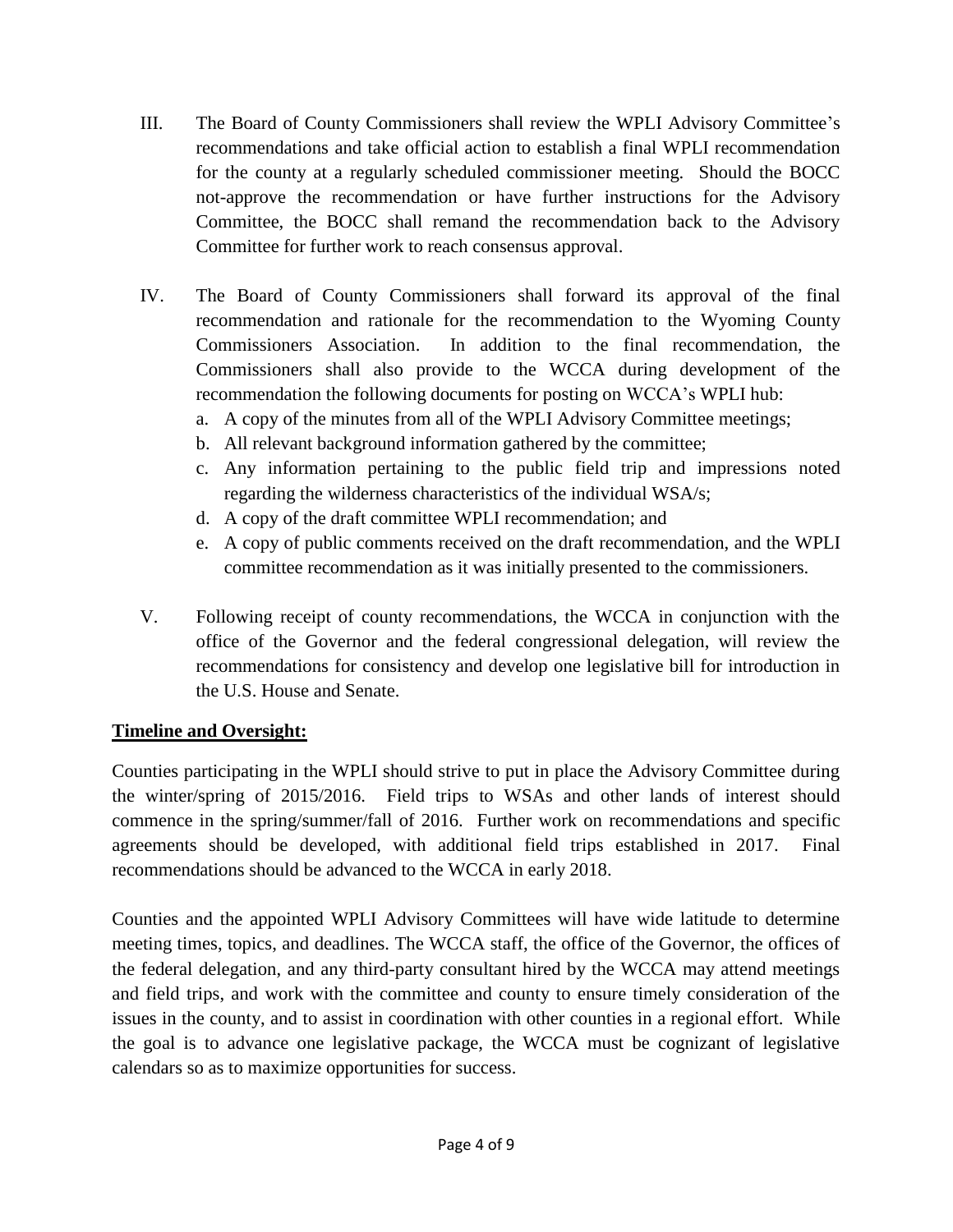### **Guidelines on Designations, Release, or other management decisions:**

The designation or release of the WSAs in a county or region serves as the anchor to the WPLI. However, counties should not limit discussions solely to full designation or release. Many management and designation tools are available and can be employed.. The remainder of these guidelines is intended to define the ends of the spectrum (full wilderness designations or full release) as well as potential middle of the road approaches.

I. Wilderness Designation for WSAs or areas with wilderness character

There are two options that exist within the category of a wilderness designation: 1) designate a WSA as a wilderness area in strict conformity with the Wilderness Act (all prohibitions and special provisions contained in the Wilderness Act would apply); or 2) in designating the WSA as something short of a wilderness area, allow for additional uses that are not otherwise allowed under the Wilderness Act.

# **Option 1: Designation of a wilderness area in conformity with the Wilderness Act.**

FLPMA states that "[o]nce an area has been designated for preservation as wilderness, the provisions of the Wilderness Act (16 U.S.C. 1131 et seq.] which apply to national forest wilderness areas shall apply with respect to the administration and use of such designated area, including mineral surveys required by section  $4(d)(2)$  of the Wilderness Act, [16 U.S.C. 1133(d)(2)] and mineral development, access, exchange of lands and ingress and egress for mining claimants and occupants."<sup>2</sup>

If Congress designates a WSA as a wilderness area without including additional language in the enacting statute, management of the wilderness area will be controlled by the Wilderness Act per the language in FLPMA.

# **Option 2: Provide for additional uses in the recommended management area that are not provided for under the Wilderness Act**.

The language establishing each management area may include management provisions and uses not typically afforded under the Wilderness Act. For example, in some cases special provisions have been incorporated into the legislation providing specific direction to manage for multiple uses, which may also include wilderness character, on an identified landscape. Such provisions could be a tool of compromise for WPLI Advisory Committees to explore.

 $\overline{\phantom{a}}$  $2$  43 U.S.C. 1782(c).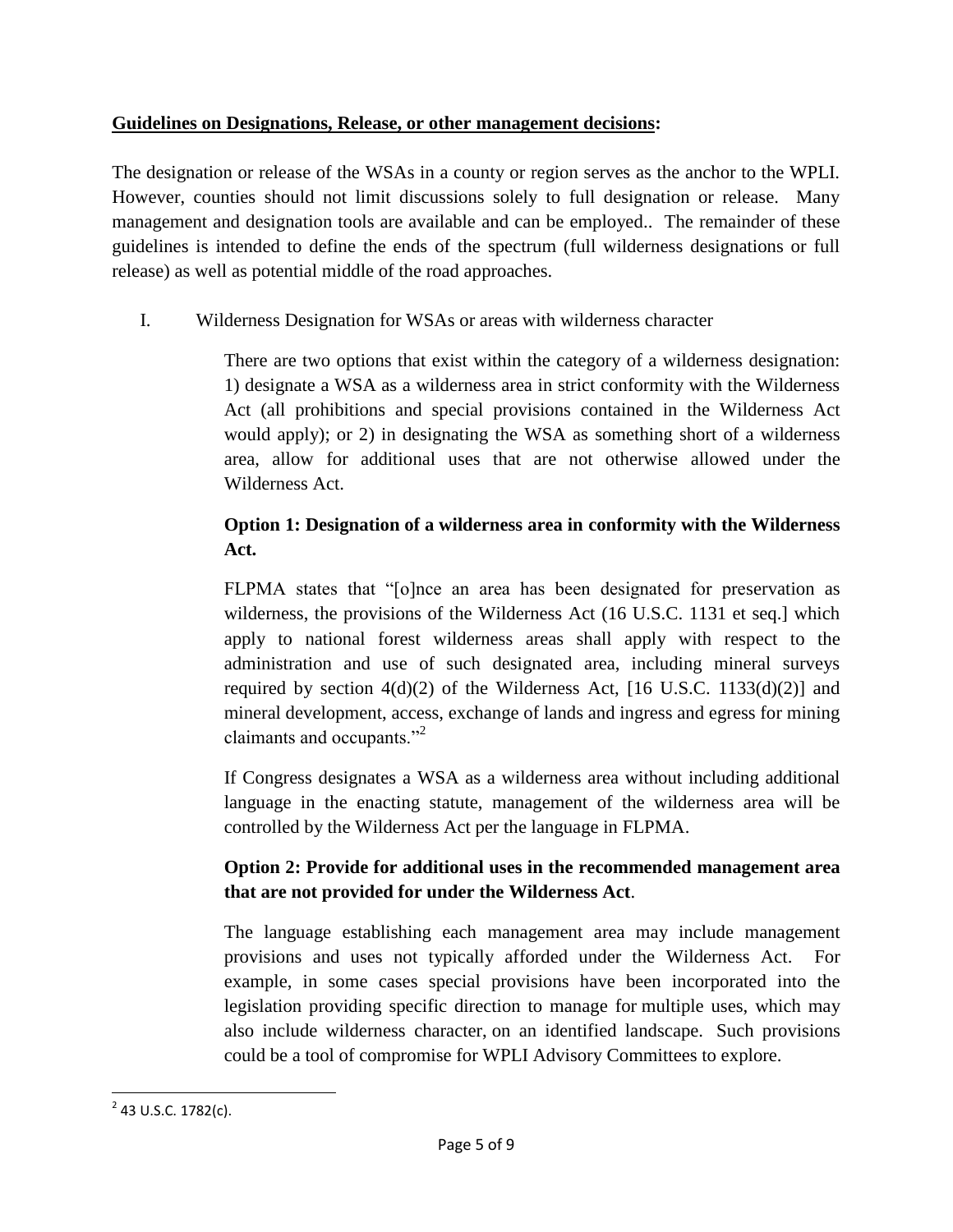In determining whether to make a recommendation to designate a wilderness area, it is important to consider Congress' definition of a wilderness area, as defined in the Wilderness Act, as well as consideration of the prohibitions and special provisions contained in the Wilderness Act.

Wilderness Characteristics: The Wilderness Act defines wilderness character with the following four mandatory qualities and a fifth optional quality<sup>3</sup>:

- 1) **Untrammeled**. The Wilderness Act states that wilderness is "an area where the earth and its community of life are untrammeled by man."
- 2) **Natural.** The Wilderness Act states that wilderness is "protected and managed so as to preserve its natural conditions."
- 3) **Undeveloped.** The Wilderness Act states that wilderness is an area "of undeveloped Federal land retaining its primeval character and influence, without permanent improvements or human habitation," "where man himself is a visitor who does not remain," and "with the imprint of man's work substantially unnoticeable."
- 4) **Solitude or Primitive and Unconfined Recreation**. The Wilderness Act states that wilderness has "outstanding opportunities for solitude or a primitive and unconfined type of recreation."
- 5) **(Optional) Unique, Supplemental, or Other Features.** The Wilderness Act states that wilderness areas "may also contain ecological, geological, or other features of scientific, educational, scenic, or historical value."

Prohibitions: The Wilderness Act includes the following prohibitions<sup>4</sup>:

- $\triangleright$  No commercial enterprises;
- $\triangleright$  No permanent roads except as necessary to meet the minimum requirements for the administration of the area for the purpose of the Wilderness Act (including measures required in emergencies involving the health and safety of persons within the area);
- $\triangleright$  No temporary roads;
- $\triangleright$  No use of motor vehicles, motorized equipment or motorboats;
- $\triangleright$  No landing of aircraft;
- $\triangleright$  No mechanical transport (including bicycles and game carts);
- $\triangleright$  No structures:
- $\triangleright$  No installations.

l

 $3$  16 U.S.C. 1131(c).

<sup>4</sup> *Id.* at 1133(c)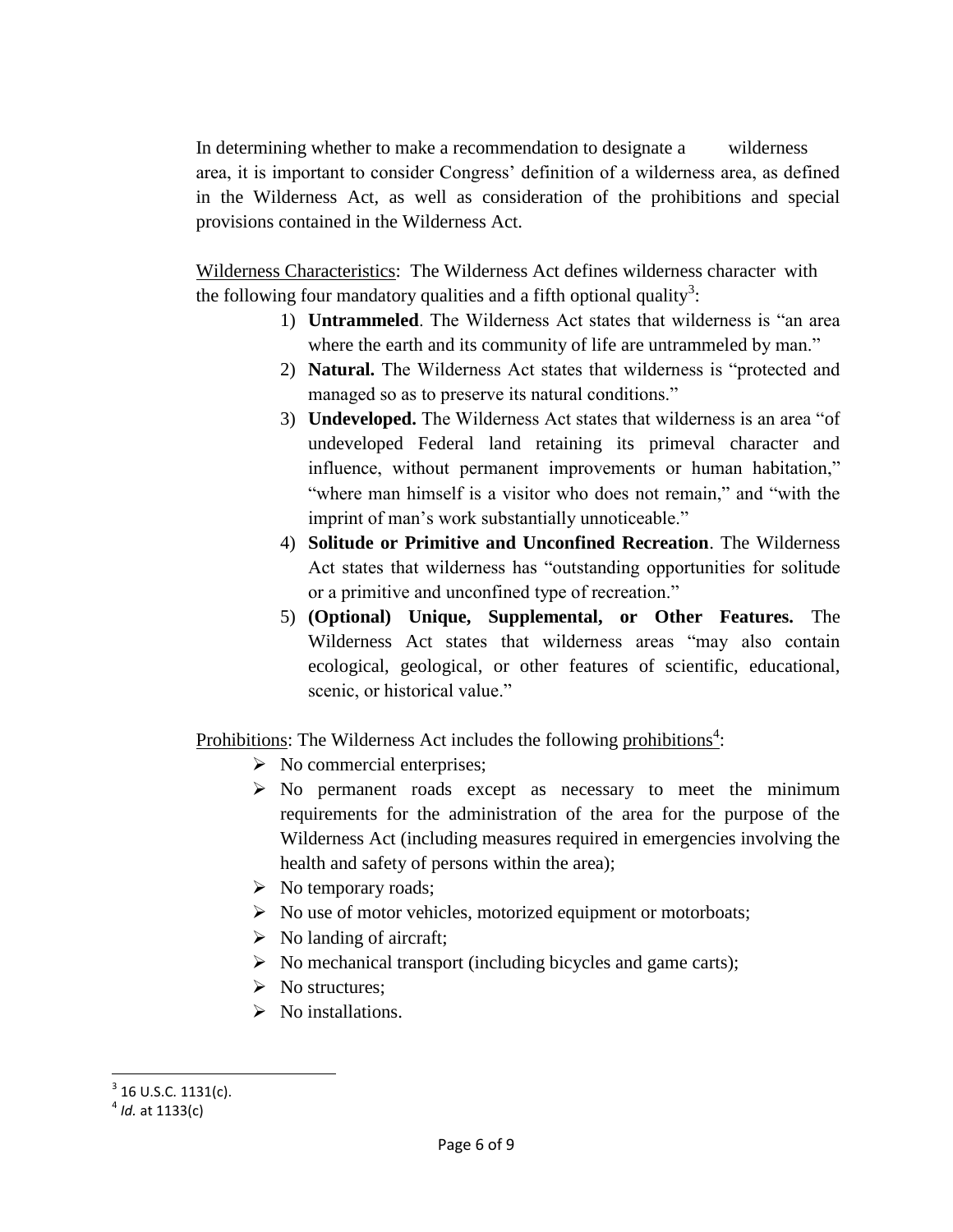Special Provisions: The Wilderness Act also includes the following special provisions:

- $\triangleright$  Valid existing rights any of the ten prohibited uses may be allowed where a valid right exists. Valid existing rights must have been: in existence on the date of the wilderness designation and have been either: created by a legally binding conveyance, lease, deed, contract or other document; or otherwise provided for by Federal law.<sup>5</sup>
- $\triangleright$  The use of aircraft or motorboats, where these uses have already become established, may be permitted to continue subject to such restrictions as the Secretary deems desirable. <sup>6</sup>
- $\triangleright$  Such measure may be taken as may be necessary in control of fire, insects, and disease, subject to such conditions as the Secretary deems desirable.<sup>7</sup>
- $\triangleright$  Activities including prospecting, for the purpose of gathering information about mineral or other resources, if carried out in a manner compatible with the preservation of the wilderness environment is permitted.<sup>8</sup>
- $\triangleright$  The wilderness area will be surveyed on a planned, recurring basis consistent with the concept of wilderness preservation by the USGS and the US Bureau of Mines to determine if valuable minerals are present, the results of the surveys shall be made available to the public and submitted to the President and Congress.<sup>9</sup>
- $\triangleright$  The President may authorize prospecting for water resources, the establishment and maintenance of reservoirs, water conservation works, power projects, transmission lines, and other facilities needed in the public interest including road construction and maintenance essential to the development and use thereof, upon his termination that such uses will better serve the interest of the United States.<sup>10</sup>
- $\triangleright$  Livestock grazing, where established prior to 1964, shall be permitted to continue to such reasonable regulations as are deemed necessary.<sup>11</sup>
- $\triangleright$  Commercial services may be permitted within the wilderness area to the extent necessary for activities which are proper for realizing the recreational or other wilderness purposes of the area.<sup>12</sup>

 $\overline{\phantom{a}}$ 5 *Id*. 6 *Id*. at 1133(d)(1) 7 *Id*. 8 *Id*. at 1133(d)(2) 9 *Id*. <sup>10</sup> *Id*. <sup>11</sup> *Id*. at 1133(d)(4). <sup>12</sup> *Id*. at 1133 (d)(5).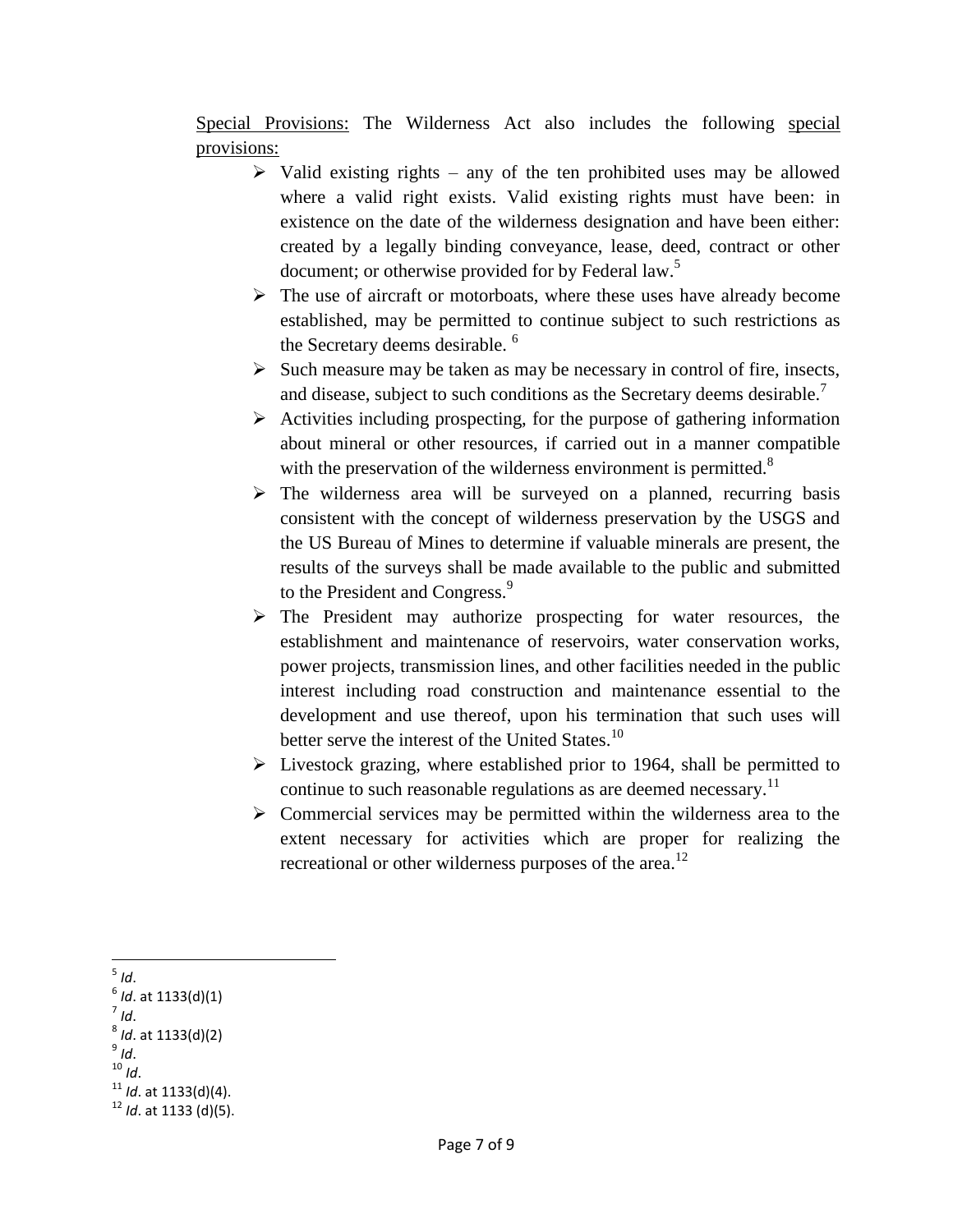#### II. WSA Release Recommendation

In determining whether a WSA should be released to multiple use**,** WPLI Advisory Committees should consider multiple options for releasing WSA's including:

- a. Hard release: full and permanent release for multiple use management without further restrictions or evaluation of the areas wilderness characteristics.
	- i. For an example of "hard release" language, see the language below that was included in Senator Barrasso's Wilderness and Roadless Area Release Act of 2011 which was introduced and forwarded to the Senate Committee on Energy and Natural Resources in 2011: "(c) Management. Public lands released by subsection (a) shall be managed by the Bureau of Land Management in accordance with the land use plan applicable to the lands developed pursuant to section 202 of the Federal Land Policy and Management Act of 1976 (43 U.S.C. 1712). (d) Prohibition. The Secretary of the Interior may not promulgate or issue any system-wide regulation, directive, or order that would direct management of the public lands released by subsection (a) in a manner contrary to the applicable land use plan."<sup>13</sup>
- b. Soft release: the area would be released from management as a WSA, it would be managed for multiple use, but consideration of the areas wilderness or other resource characteristics would be allowed in the future. The agency would be allowed to consider protection of special values of the area in future land use planning processes.
	- i. For an example of "soft release" language, see the language below that was included in Senator Tester's Forest Jobs and Recreation Act of 2011 which was introduced and forwarded to the Committee on Energy and Natural Resources in 2011: "c) Release. Any study area described in subsection (b) that is not designated as a wilderness area by section 203 (1) is no longer subject to section 603(c) of the Federal Land Policy and Management Act of 1976 (43 U.S.C. 1782(c)); and (2) shall be managed in accordance with the applicable land management plans adopted under section 202 of that Act (43 U.S.C. 1712)."<sup>14</sup>

#### III. Directed Management:

l  $13$  S. 1087, 112th Cong. § 1 (2011).

<sup>14</sup> S. 268, 112th Cong. § 1 (2011).